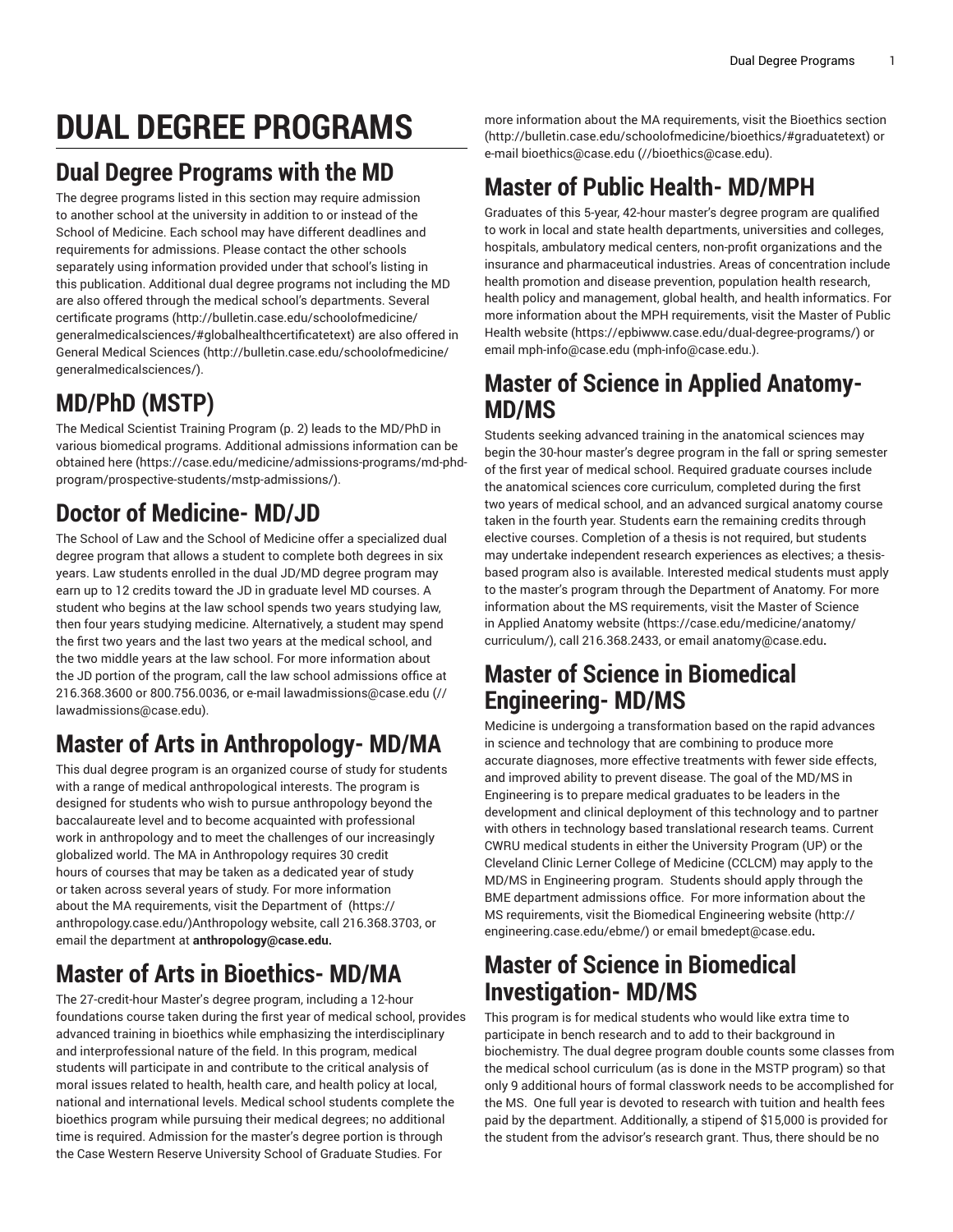cost to the student for this additional year. For more information contact Dr. [Martin](mailto:martin.snider@case.edu) Snider (<martin.snider@case.edu>).

## **Master of Business Administration- MD/ MBA**

There is a growing need for physicians with business skills to manage organizations such as corporate practices, hospitals, etc. Those who complete this 5-year program will be able to apply learned management principles and take leadership roles as they navigate through varying and increasingly complex healthcare environments. For more information about the MBA requirements, visit the [Weatherhead](https://weatherhead.case.edu/degrees/masters/dual-degree/md-mba/) [School of Management website \(https://weatherhead.case.edu/degrees/](https://weatherhead.case.edu/degrees/masters/dual-degree/md-mba/) [masters/dual-degree/md-mba/](https://weatherhead.case.edu/degrees/masters/dual-degree/md-mba/)), call 216.368.3450, or email [casemed](mailto:casemed-admissions@case.edu)[admissions@case.edu](mailto:casemed-admissions@case.edu)**.**

## <span id="page-1-0"></span>**Medical Scientist Training Program (MSTP)**

A combined MD/PhD program in biomedical sciences, the Medical Scientist Training Program (MSTP) is available for students desiring research careers in medicine and related biosciences. This program takes seven to eight years to complete, depending on the time needed to complete the PhD dissertation research. Financial support includes a stipend and full tuition support.

Candidates must meet established prerequisites for admission to both the School of Medicine and the School of Graduate Studies. Criteria include demonstrated capabilities in research and superior undergraduate academic credentials. Applicants must have either U.S. citizenship or permanent residency status to be considered for admission to the MSTP. Information can be obtained by [contacting the](mailto:mstp@case.edu) MSTP [program](mailto:mstp@case.edu) ([mstp@case.edu\)](mstp@case.edu) or from the [program](http://mstp.case.edu) website [\(http://](http://mstp.case.edu) [mstp.case.edu](http://mstp.case.edu)). Admissions are coordinated via the School of Medicine admissions program and the AMCAS application.

The first two years of the MSTP are centered on the University Program pre-clinical core medical school curriculum, which occupies five mornings each week. Afternoons include time for graduate courses and/or research rotations, as well as clinical training, thus integrating the medical school and graduate school experiences. The next three to four years are devoted to completion of graduate courses and PhD thesis research in one of the multiple MSTP-affiliated graduate programs. During the PhD phase, MSTP students participate in the MSTP Clinical Tutorial, a program designed to enhance clinical skills and allow students to develop connections between their research and clinical interests (this further addresses the goal of integrating medicine and science). After completion of the PhD program, students return to medical school for two years to complete clinical clerkships and finish the MD curriculum.

The program is administered by the MSTP Steering Committee, which consists of faculty from both basic science and clinical departments. Its functions include selecting candidates for admission, designing and administering the program curriculum, advising students and evaluating student progress.

Please see the [Doctor of Medicine \(MD\)](http://bulletin.case.edu/schoolofmedicine/md/) ([http://bulletin.case.edu/](http://bulletin.case.edu/schoolofmedicine/md/) [schoolofmedicine/md/](http://bulletin.case.edu/schoolofmedicine/md/)) page for information about the MD curriculum.

## **MSTP Program by Year**

Year 1

- University Program MD curriculum
- Summer Intro to MSTP course
- One graduate course or research rotation each semester (fall and spring)
- Year 2
	- University Program MD curriculum
	- Summer research rotations (1 or 2)
	- Graduate course or research rotation in the fall semester

Year 3

• PhD program

Year 4

- PhD program
- MSTP Clinical Tutorial

Year 5

- PhD program
- Optional MSTP Clinical Tutorial

Year 6 (If Needed)

- PhD program
- Optional MSTP Clinical Tutorial
- All PhD work, including dissertation defense and publications, to be completed before starting the 3rd year MD curriculum

Year 7

• Third year MD curriculum (core clinical clerkships)

Year 8

• Fourth year MD curriculum (completion of core clinical clerkships if necessary, clinical and research electives)

## **General Description**

The Case Western Reserve University Medical Scientist Training Program (MSTP) provides training for future physician-scientists by integrating well-developed curricula in science and medicine. Unique aspects of the program include the integration of graduate school and medical school in many phases of the program to optimize dual-degree training and a high degree of student involvement in running the program.

The MSTP includes three major phases of training.

*First phase*: During the first two years, each student completes the first two years of the University Program medical school curriculum, including early clinical experiences, completes at least three research rotations, takes graduate courses, and chooses his or her PhD graduate program and thesis lab. During the summer between the first two years of medical school, students complete one or two research rotations. During the fall and spring semesters of year one and the fall semester of year two, students take a graduate course or complete a research rotation.

*Second phase*: During the PhD phase, students complete all requirements of their PhD program. They also participate in the MSTP Clinical Tutorial for at least one year in a patient-based clinical specialty. A second year of MSTP Clinical Tutorial is optional.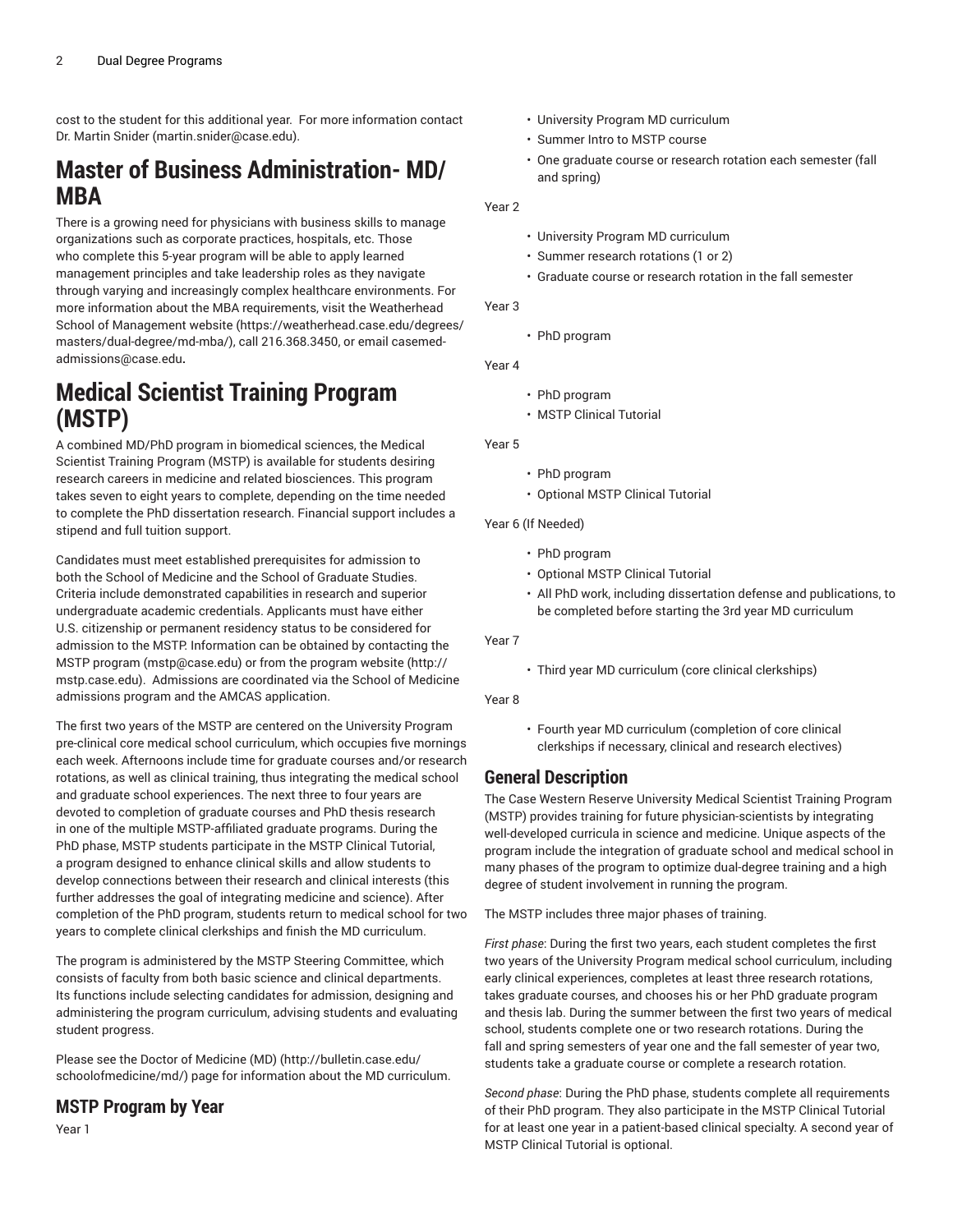*Third phase*: In the final phase, students complete years three and four of the University Program medical school curriculum. The focus is clinical training, but research electives can be taken for part of year four.

Although each of these three phases has a different focus, opportunities exist for students to pursue both research and clinical training in each phase. The philosophy of the Case MSTP is to integrate medicine and science throughout the program as much as possible.

The CWRU MSTP is run by faculty, staff, and students. The MSTP Council is a body of students that plans and runs certain aspects of the program. The administrative director, program coordinator, and program assistant have many important roles and run the day-to-day management of the program. The co-director is involved in decisions at all levels of the program and is one of the primary advisors for students in the first two years of the program. The director is responsible for all aspects of the program, is a primary advisor for students in the first two years of the program, and is available to students for advice at any stage. The MSTP Steering Committee makes decisions on MSTP policy, curriculum planning, student admissions, approval of mentors and evaluation of students.

Incoming MSTP students are expected to enter the program on or about July 1. The MSTP summer retreat, usually held in early July, provides an important orientation to the program and includes sessions and workshops for program and professional development.

### **Advising System**

The program director provides advising to students in all phases of the program. The MSTP director and co-director advises students in the first two years on research rotations and course work. Students may also meet with an MSTP Steering Committee member representing an area of research interest or with the MSTP director. During the PhD training period, mentoring is provided by the thesis advisor and thesis committee, which includes a member of the MSTP Steering Committee and a member with an MD degree. MSTP students are full members of the medical school class and enter one of the four academic societies of the University Program when they matriculate in the program. The society dean provides important advice on matters concerning the MD curriculum.

### **Classes and Research Rotations in Years One and Two**

During years one and two of the University Program, MSTP students register for 9 credit hours of graduate course work each semester.

| <b>Plan of Study</b>                                                                      |         |         |              |
|-------------------------------------------------------------------------------------------|---------|---------|--------------|
| <b>First Year</b>                                                                         | Units   |         |              |
|                                                                                           | Fall    | Spring  | Summer       |
| Integrated Biological Sciences I<br>(IBIS 401)                                            | 4       |         |              |
| Clinical Science I (IBIS 411)                                                             | 2       |         |              |
| <b>Research Rotation in Medical Scientist</b><br>Training Program (MSTP 400) <sup>*</sup> | $0 - 3$ |         |              |
| <b>Integrated Biological Sciences II</b><br>(IBIS 402)                                    |         | 4       |              |
| Clinical Science II (IBIS 412)                                                            |         | 2       |              |
| <b>Research Rotation in Medical Scientist</b><br>Training Program (MSTP 400) <sup>*</sup> |         | $0 - 3$ |              |
| Introduction to MSTP (MSTP 401)                                                           |         |         | <sup>0</sup> |
| Year Total:                                                                               | 6-9     | 6-9     |              |

| <b>Second Year</b>                                                           | <b>Units</b> |          |  |
|------------------------------------------------------------------------------|--------------|----------|--|
|                                                                              | Fall         | Spring   |  |
| Integrated Biological Sciences III<br>(IBIS 403)                             | 4            |          |  |
| Clinical Science III (IBIS 413)                                              | 2            |          |  |
| <b>Research Rotation in Medical Scientist</b><br>Training Program (MSTP 400) | $0 - 3$      |          |  |
| Graduate School courses                                                      |              | $3 - 4$  |  |
| 601 Research (in specific program)                                           |              | $5-6$    |  |
| Year Total:                                                                  | $6-9$        | $8 - 10$ |  |
| <b>Total Units in Sequence:</b>                                              |              | 26-37    |  |

MSTP 400 Research Rotation in Medical Scientist Training Program or an appropriate graduate school course.

IBIS 401 Integrated Biological Sciences I, IBIS 402 Integrated Biological Sciences II and IBIS 403 Integrated Biological Sciences III are 4 credits each. IBIS 411 Clinical Science I, IBIS 412 Clinical Science II, and IBIS 413 Clinical Science III are 2 credit hours each. In contrast to their fellow medical students, MSTP students are graded during years one and two of the medical school curriculum for these graduate courses, which provide graduate school credit for the medical school curriculum. These grades are for graduate school purposes and do not affect standing in the medical school.

In addition to the medical curriculum, students take MSTP 400 Research Rotation in Medical Scientist Training Program or one 3-4 credit graduate school course per semester in the first two years. Graduate courses are scheduled in the afternoon in the fall and spring semesters to avoid conflict with the medical school curriculum. MSTP students will be registered for MSTP 400 during the summer terms before each of the first two years of medical school. Students also may complete a research rotation instead of a graduate school course during the fall or spring semester.

#### **The PhD Phase**

After completion of the second year of medical school, each student chooses a PhD thesis mentor, joins a specific PhD program, and completes any remaining graduate school course work and other requirements for the PhD degree. The following training programs are affiliated with the MSTP. (If the training program is not itself an independent PhD program, the program through which it is offered is indicated in parentheses.)

- Biochemistry
- Biomedical Engineering
- Cancer Biology (Pathology)
- Cell Biology
- Clinical Translational Science
- Epidemiology and Biostatistics
- Genetics and Genome Sciences
- Immunology (Pathology)
- Molecular Biology and Microbiology
- Molecular Virology
- Neurosciences
- Nutrition
- Pathology (Molecular and Cellular Basis of Disease)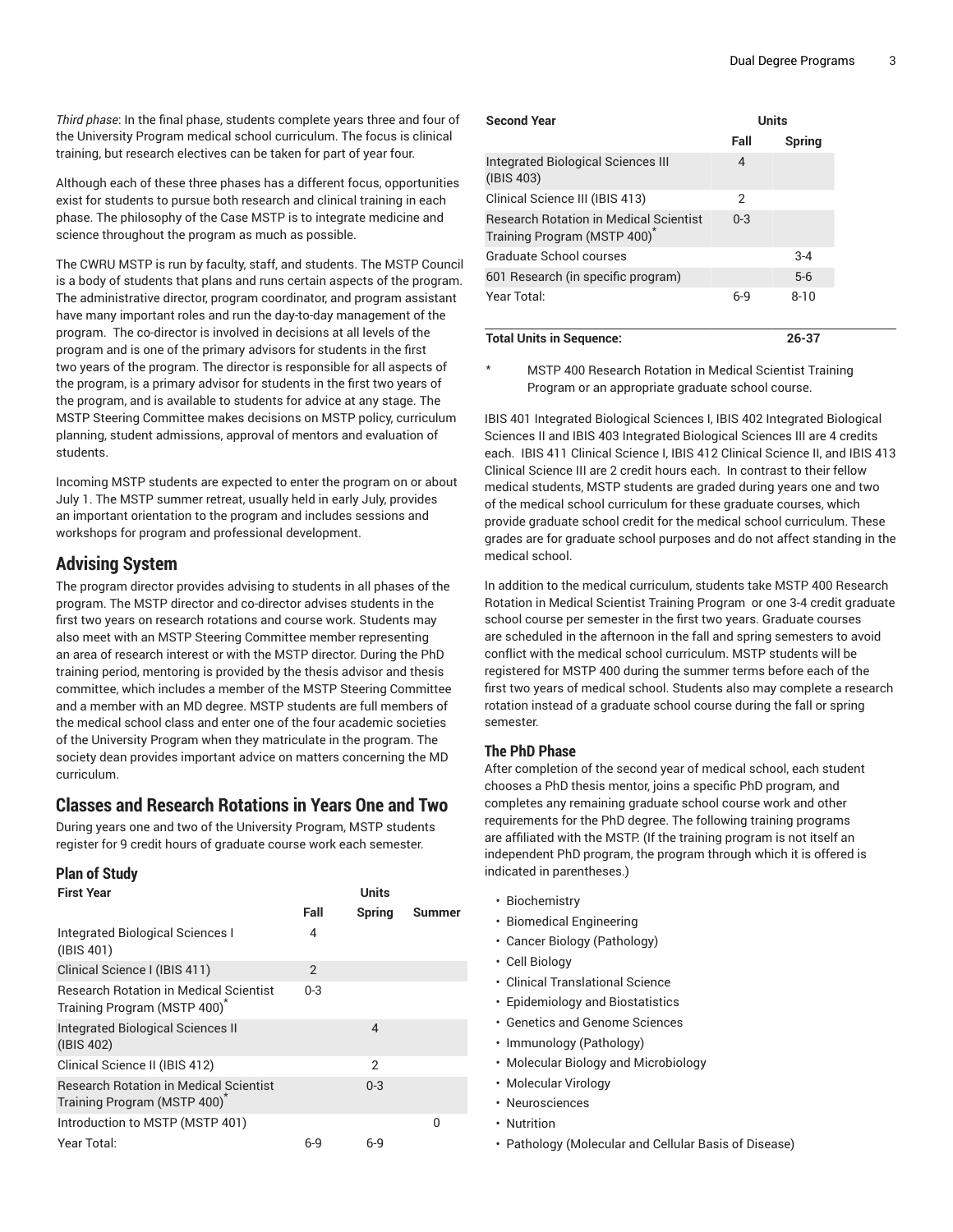- Pharmacology
- Physiology and Biophysics
- Systems Biology and Bioinformatics

All MSTP students are required to take IBMS 450 Fundamental Biostatistics to Enhance Research Rigor & Reproducibility and IBMS 500 On Being a Professional Scientist: The Responsible Conduct of Research during the spring semester of their third year in the program. IBMS 501 Responsible Conduct of Research for Advanced Trainees is offered every spring semester (beginning 2020). The SOM requires that MSTP students who are preparing to re-enter medical school, register for IBMS 501.

Clinical Tutorial, Clinical Refresher Course and Years Three and Four of Medical School

During the PhD thesis phase, MSTP students take the MSTP Clinical Tutorial, which provides a unique longitudinal part-time clinical experience. The MSTP Clinical Tutorial is a year-long course that enhances clinical skills for year three of medical school. It also serves a special career development objective by allowing students to balance medical and scientific interests and explore the connections between these areas. The MSTP Clinical Tutorial, offered during the PhD phase, is an example of the integration of science and medicine in the CWRU MSTP. An optional MSTP Clinical Refresher course may be taken before the start of year three. After completion of the PhD, MSTP students are enrolled in medical school to complete the requirements for the MD [\(see](http://bulletin.case.edu/schoolofmedicine/md/#universityprogramtext) [description](http://bulletin.case.edu/schoolofmedicine/md/#universityprogramtext) provided for the University Program [\(http://bulletin.case.edu/](http://bulletin.case.edu/schoolofmedicine/md/#universityprogramtext) [schoolofmedicine/md/#universityprogramtext](http://bulletin.case.edu/schoolofmedicine/md/#universityprogramtext))).

### **MSTP Activities**

The MSTP supports several activities that enhance the scientific and professional development of students. These activities also foster a vibrant and collegial MSTP community with a strong sense of mission in the training of physician scientists. The student-directed MSTP Council coordinates many activities of the CWRU MSTP. The Council meets once each month to discuss activities that are run by different student committees. The overall goals of the MSTP Council are to identify objectives for the program, to allow students to initiate programs to enhance the MSTP, to encourage increased student involvement in the operation of the MSTP, and to enhance development of leadership skills of MSTP students. The president, vice president, and secretary are all elected for a one-year period. Committees are led by 1-3 committee chairs who take charge of committee activities and coordinate the involvement of other students in the committee activities. All students are welcome and encouraged to participate in the various committees and to attend the council meetings. Recent Council committees and other program activities have included the following:

#### 1. **Monthly Dinner Meeting Committee**

This committee is responsible for planning monthly dinner meetings, selecting topics, speakers, and menus. The series is organized by students and is attended by students, Steering Committee members, and research mentors. Invited speakers (students, faculty, alumni and outside speakers) address issues pertinent to research, professional issues, career development or other topics of interest. The informal environment at these gatherings promotes social and professional interactions.

2. **Communications and Webpage Committee**

This committee organizes communications and the CWRU MSTP website content.

#### 3. **Summer Retreat Committee**

This committee plans the summer retreat.

#### 4. **Intro to MSTP**

This committee organizes events for first year MSTP students, to integrate them into the program and the community.

#### 5. **Community Service Committee**

Plans events for involvement of MSTP students in community service.

#### 6. **Social Committee**

This important committee plans fun events throughout the year!

#### 7. **Student Representative to Faculty Council**

One student is selected to represent the MSTP on Faculty Council.

8. **Student Representative to the Committee on Medical Education**

#### 9. **Representative to the Graduate Student Senate**

#### 10. **MSTP Women's Committee**

Women in the MSTP organize luncheons or other meetings to discuss issues that face women pursuing careers in science. Students may invite a successful woman scientist who provides a role model as a physician scientist.

#### 11.  **Scientific meetings**

The program strongly encourages students to present their research at national or international meetings and provides financial support to pay for part of meeting travel expenses (other funding is obtained from the research mentor). In addition to the general meeting support for all students, each year two students are offered the opportunity to attend the annual MD/PhD national student conference in Colorado or the American Physician Scientist Association annual meeting in Chicago, with all expenses paid by the MSTP.

#### 12.  **Research symposia**

MSTP students are encouraged to present their research at CWRU student symposia, including the annual Graduate Student Symposium and the Irwin H. Lepow Student Research Day. These symposia feature a nationally recognized keynote speaker, and students have the opportunity to interact extensively with the noted scientist. A committee awards prizes for outstanding student presentations.

#### 13. **Summer retreat**

The annual MSTP summer retreat is a two-day event focusing on scientific presentations, professional development and program planning for the upcoming academic year.

#### 14. **Works in Progress Seminar Series**